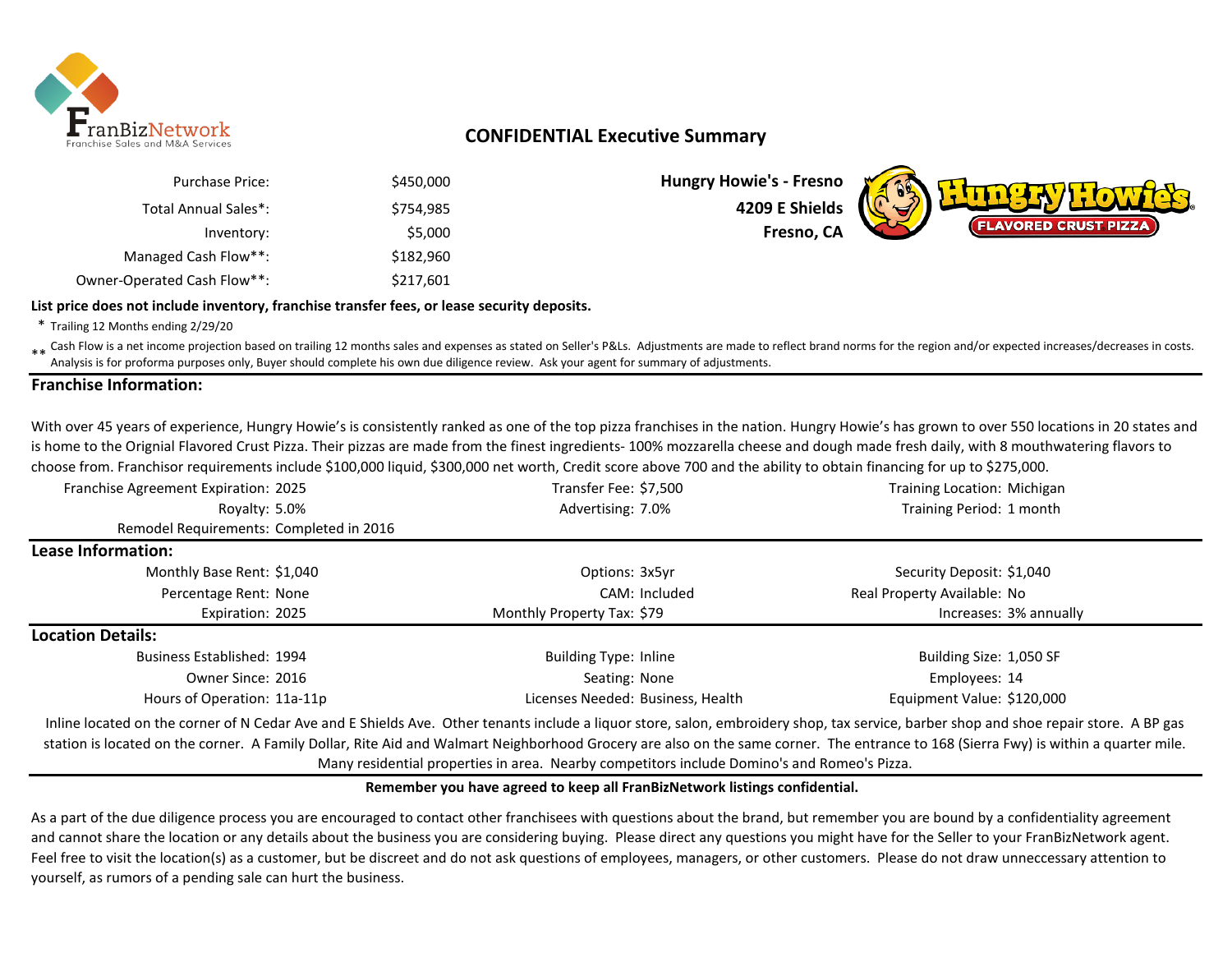



## **MONTHLY SALES**

|  | <b>Hungry Howie's - Fresno</b> |  |
|--|--------------------------------|--|
|--|--------------------------------|--|

|         | <b>Jan</b> | <b>Feb</b> | <b>Mar</b> | Apr      | <b>May</b> | <b>Jun</b> | <b>Jul</b> | Aug      | <b>Sep</b> | Oct      | <b>Nov</b> | <b>Dec</b> | <b>TOTAL</b> |
|---------|------------|------------|------------|----------|------------|------------|------------|----------|------------|----------|------------|------------|--------------|
| 2017    | \$42,651   | \$42,901   | \$49,765   | \$47,462 | \$48,552   | \$49,300   | \$42,855   | \$42,942 | \$48,242   | \$48,017 | \$47,269   | \$56,470   | \$566,426    |
| 2018    | \$50,787   | \$54,032   | \$63,481   | \$54,828 | \$60,872   | \$63,168   | \$60,637   | \$59,038 | \$57,648   | \$56,224 | \$54,592   | \$62,211   | \$697,518    |
| $5 +/-$ | \$8,136    | \$11,131   | \$13,716   | \$7,366  | \$12,320   | \$13,868   | \$17,782   | \$16,096 | \$9,406    | \$8,207  | \$7,323    | \$5,741    | \$131,092    |
| $% +/-$ | 19%        | 26%        | 28%        | 16%      | 25%        | 28%        | 41%        | 37%      | 19%        | 17%      | 15%        | 10%        | 23%          |
|         |            |            |            |          |            |            |            |          |            |          |            |            |              |
| 2018    | \$50,787   | \$54,032   | \$63,481   | \$54,828 | \$60,872   | \$63,168   | \$60,637   | \$59,038 | \$57,648   | \$56,224 | \$54,592   | \$62,211   | \$697,518    |
| 2019    | \$54,437   | \$58,970   | \$67,278   | \$57,271 | \$66,339   | \$62,463   | \$63,435   | \$62,361 | \$60,815   | \$62,704 | \$61,855   | \$66,798   | \$744,726    |
| $5 +/-$ | \$3,650    | \$4,938    | \$3,797    | \$2,443  | \$5,467    | (5705)     | \$2,798    | \$3,323  | \$3,167    | \$6,480  | \$7,263    | \$4,587    | \$47,208     |
| $% +/-$ | 7%         | 9%         | 6%         | 4%       | 9%         | $-1%$      | 5%         | 6%       | 5%         | 12%      | 13%        | 7%         | 7%           |
|         |            |            |            |          |            |            |            |          |            |          |            |            |              |
| 2019    | \$54,437   | \$58,970   | \$67,278   | \$57,271 | \$66,339   | \$62,463   | \$63,435   | \$62,361 | \$60,815   | \$62,704 | \$61,855   | \$66,798   | \$744,726    |
| 2020    | \$59,584   | \$64,082   | \$0        | \$0      | \$0        | \$0        | \$0        | \$0      | \$0        | \$0      | \$0        | \$0        | \$123,666    |
| $5 +/-$ | \$5,147    | \$5,112    |            |          |            |            |            |          |            |          |            |            | \$10,259     |
| $% +/-$ | 9%         | 9%         |            |          |            |            |            |          |            |          |            |            | 9%           |